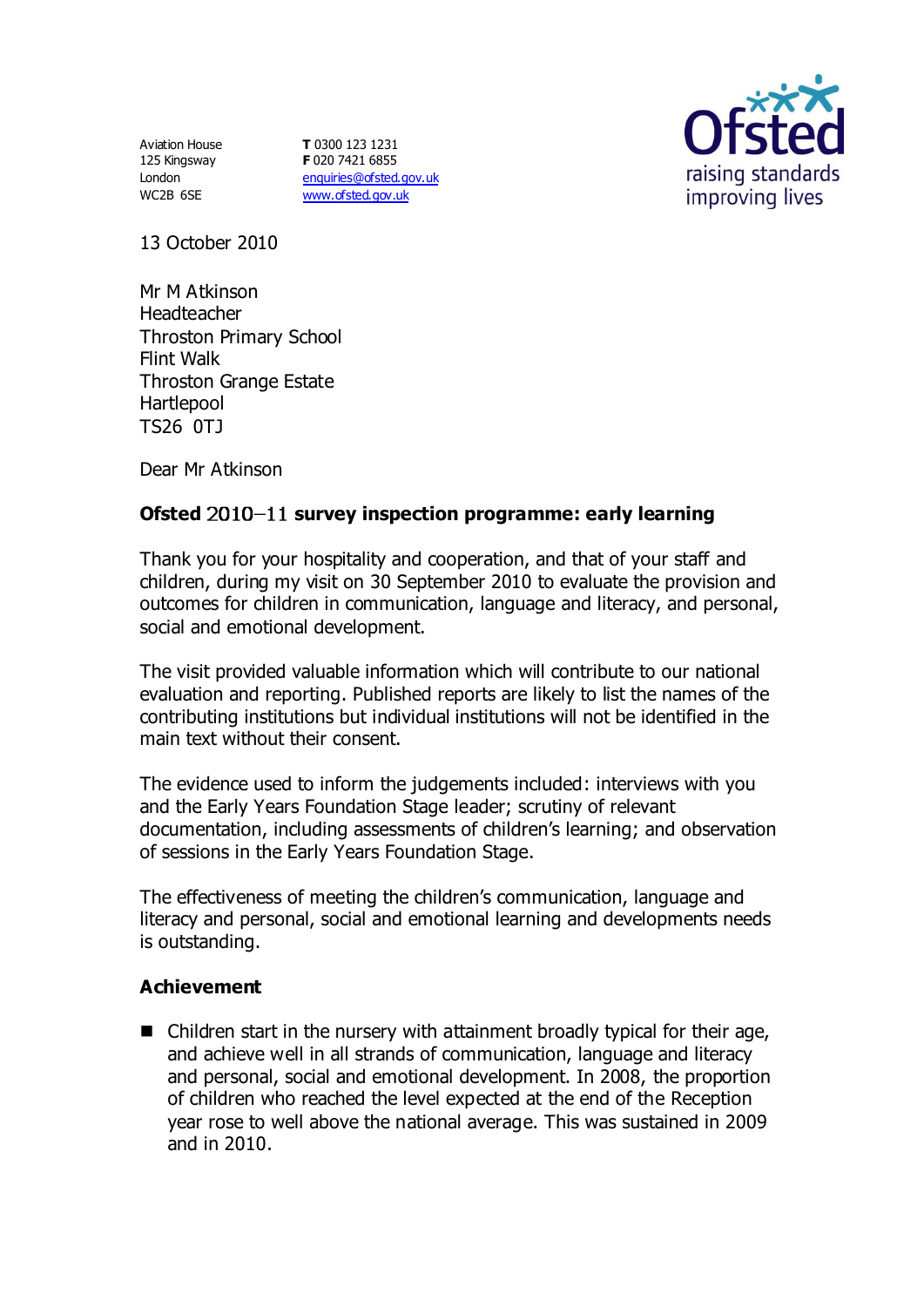- The proportion of children doing even better has also risen. This is in part because staff are drawing well on information from observations and assessments of children's progress to plan experiences that move on the learning of individuals and groups. Several Reception year girls, for example, were encouraged by their teacher to write their own sentences to accompany pictures from a story they had already retold on video. They drew on their growing knowledge of letters and sounds to spell words and knew to end sentences with a full stop.
- Although girls outperform the boys, the gap has closed slightly in the last year because the staff have built on the boys' interests to develop their social and literacy skills. A good example was when several boys concentrated and worked well together outside, discussing sensibly how best to use trowels and wet sand to 'cement' bricks together.
- New children settle quickly into the routines and all show a good level of confidence and independence in choosing what they wish to do. They sit quietly in group and class sessions, are interested in new things and show a ready willingness to participate. When nursery girls confidently sang a rhyme on their own, the others quickly followed the teacher's lead in applauding them.
- $\blacksquare$  The children acquire new skills quickly, especially when the adults demonstrate, explain clearly and give just enough assistance for the children to manage on their own. A group of Reception year boys and girls, for example, much enjoyed eating beans on toast having successfully used a knife and fork to cut their slice into bite-sized pieces.

# **Quality of provision**

- $\blacksquare$  The strengths of the provision lie in the very good level of care and creative thought given to the learning environment, particularly to that outside, the shared sense of purpose among the teaching team and the detailed planning of activities which takes into account the findings from observations of children at play and in adult-led sessions. The staff know the children well and are quick to share any concerns about their progress as well as to celebrate their achievements.
- Individual needs are met well. The use of a quiet corner, with a train set and pictures related to railways, of particular interest to one child, typifies how well the team comes up with ways to foster children's interaction with others. Similarly, staff have built on the Reception year children's interest in space by creating a space station.
- $\blacksquare$  Props, such as a control console made by the children, have stimulated high-quality play by boys and girls, who are also taking a keen interest in stories and books related to space. A group of children was totally engrossed when the involvement of a teacher stimulated the development of ideas and use of new words. Similarly, when an adult took the role of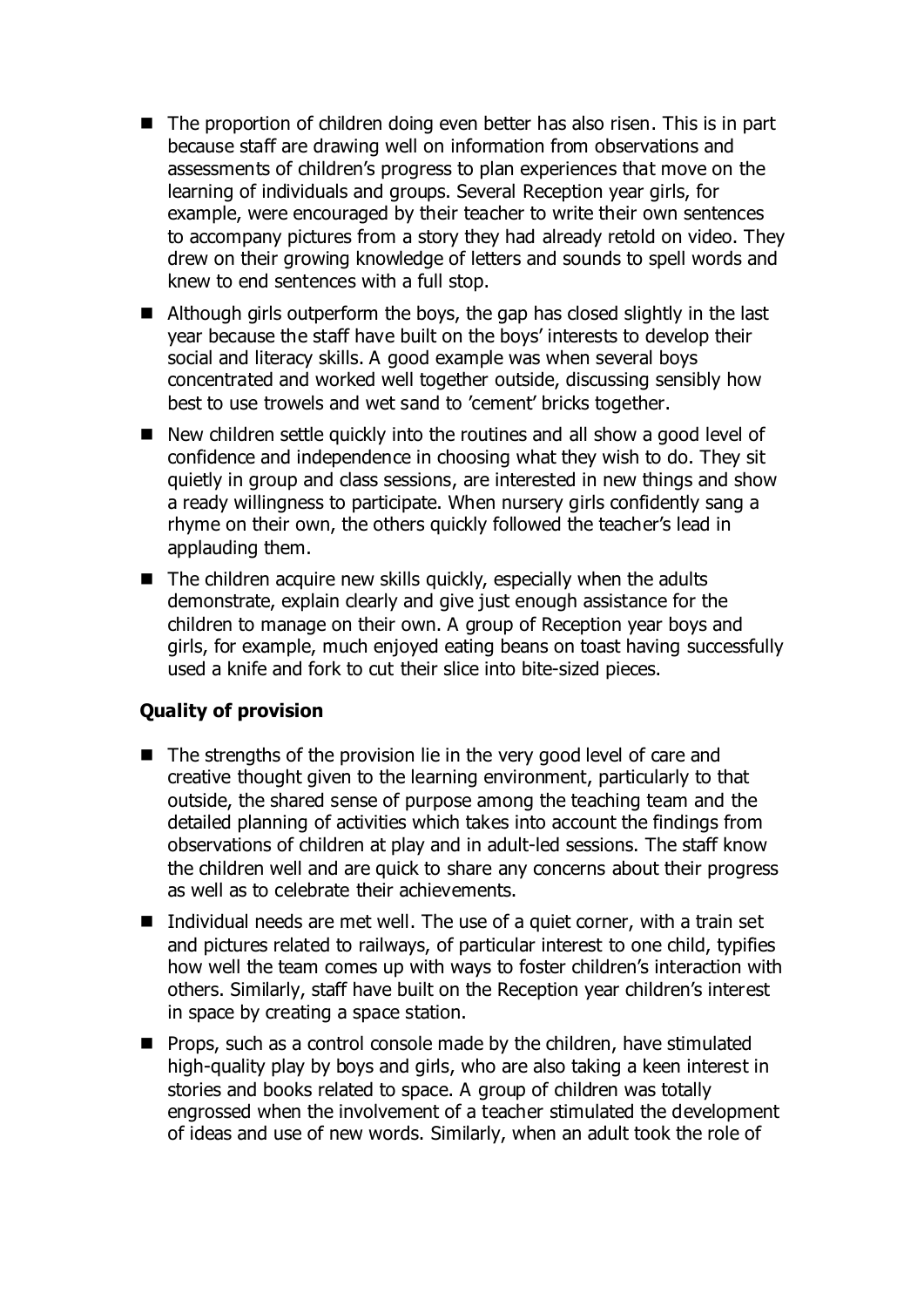customer at the outdoors coffee shop, two girls became highly absorbed in taking down orders and serving them carefully and politely.

- Occasionally, the adults miss chances to prompt the children to say more, to share their thinking and to discuss how, what and how well they have done. This partly accounts for why outcomes in emotional development and language for communication and thinking are not even higher.
- $\blacksquare$  High emphasis is placed on encouraging reading, mark-making and writing. The children have open access to books and take home book bags each day. The school follows national guidance in structuring the development of children's awareness of the links between letters and sounds (phonics). The involvement of all key workers with small groups of children ensures progress at a rate that meets individuals' needs. There is scope to widen further the use of books, texts and print and engage the children even more in reading and writing as a natural part of their play.

### **Leadership and management**

- As headteacher, you draw well on your knowledge and expertise in teaching younger children to work with the Early Years Foundation Stage leader in ensuring that all statutory requirements are met and in developing the unit to be the very best. Leaders are looking at ways to deepen links with parents and carers, the Children's Centre and other nurseries to promote early literacy experiences and to develop confidence and independence.
- $\blacksquare$  The time and money invested in setting up the 'village' and in seeking advice, training and consultancy to develop effective practice, especially in communication, language and literacy, are paying off in the children's higher achievement.
- The Early Years Foundation Stage leader knows from her rigorous monitoring and evaluation of the children's progress that there is room for further improvement in some aspects, including the use of language for communication and thinking. While this is reflected in the current action plan, it not clear what difference the planned action is intended to make, especially in relation to the children's performance.

### **Areas for improvement, which we discussed, included:**

- enriching staff's expertise in fostering children's extended answers and developing children's ability to reflect on what they have done
- $\blacksquare$  extending further the use of print throughout the unit, inside and out, to encourage children to read and write as part of all activities
- $\blacksquare$  the closer linking of actions and success criteria to the expected outcomes for children in development planning.